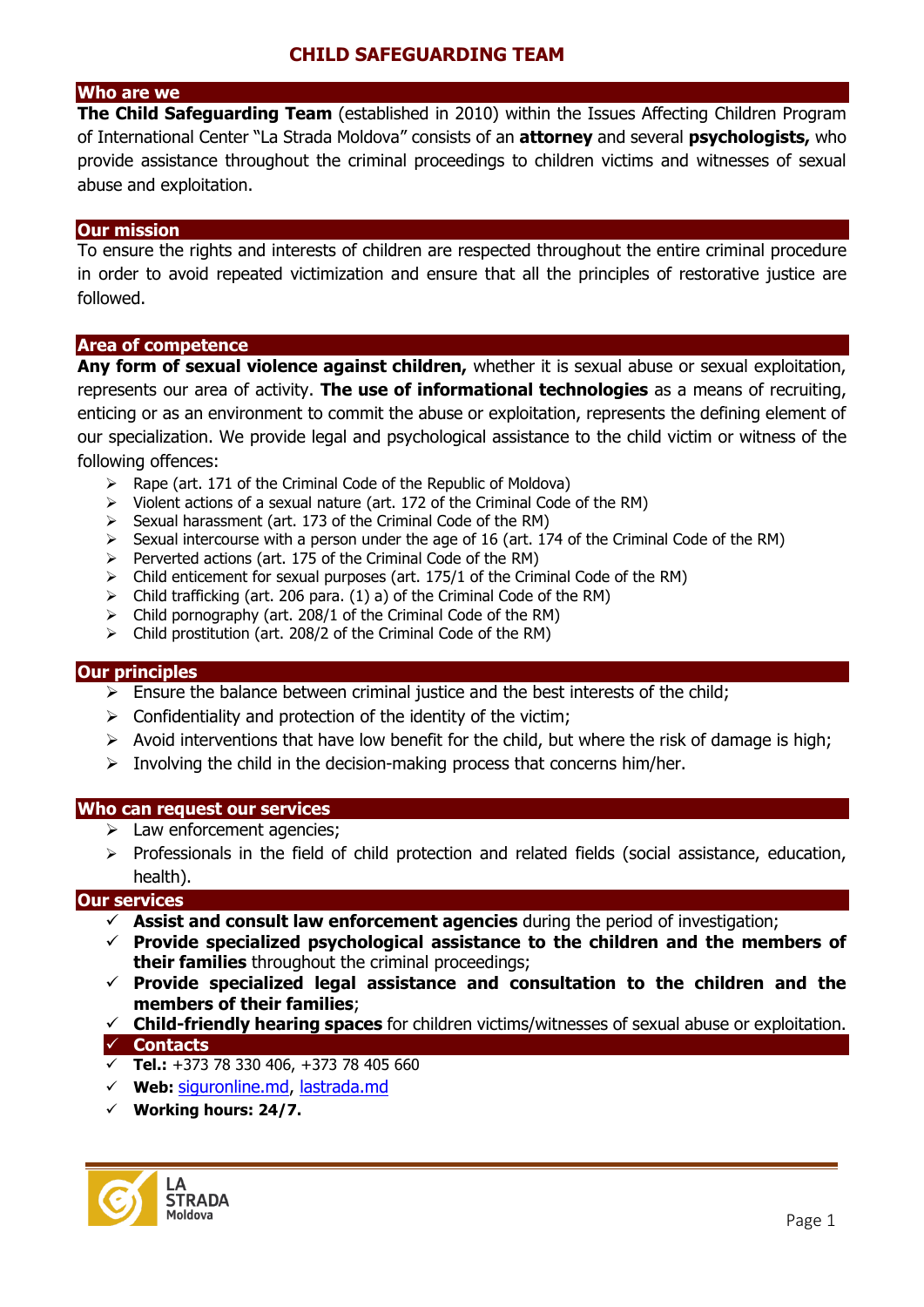#### **Copy An overview of assisted cases in the last 11 years**

From the first day of activity till the end of 2020, a total of **578 children** have received support from the La Strada attorney and psychologist. These are children and adolescents who were victims or witnesses in legal proceedings related to sexual abuse (rape, sexual harassment, child enticement, violent actions of a sexual nature) or sexual exploitation (child trafficking, child pornography, child prostitution).



# **Dynamic of the number of beneficiaries of the CST, 2010-2020**

# **2020: statistics and trends**

**STRADA** Moldova

In 2020, the Child Safeguarding Team has provided support to 81 children victims of different types of sexual abuse or exploitation: 52 cases were registered in the current year and 29 are cases of continued assistance from previous years.

### **Cases registered in 2020**

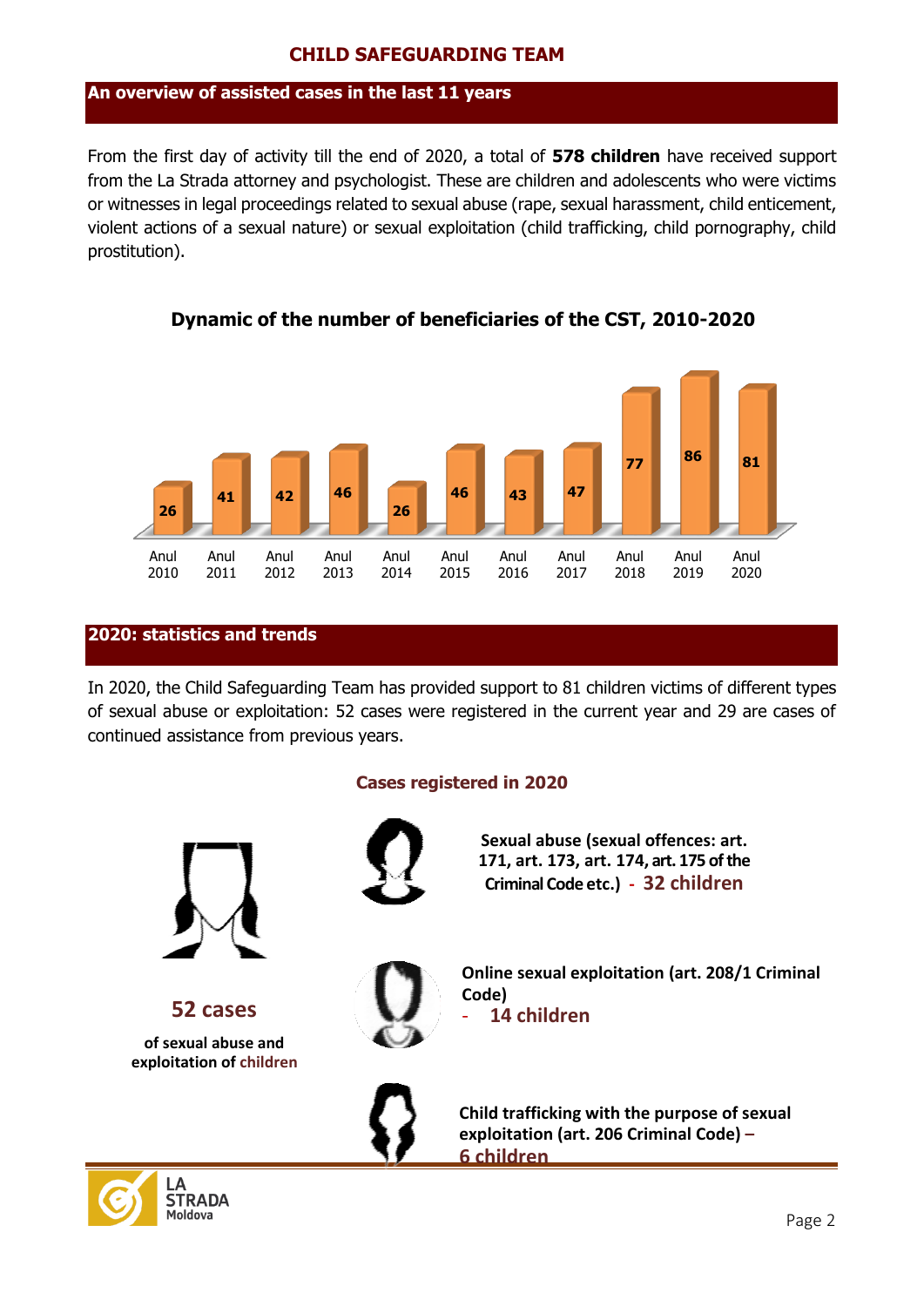

# **Age of the beneficiaries**

During 2020, most of the victims that faced sexual abuse or exploitation were aged between 10 and 13 years. This shows a trend of younger aged children being exposed to online or offline sexual violence. Compared to 2019, more children from this age group (16% more) have been identified and have been provided with psychological and legal assistance throughout the criminal proceedings. The number of children under the age of 10 who have experienced sexual abuse, particularly online, has increased by 10%.

# **Children assisted, by gender**



This data is determined by the increased vulnerability of children browsing the Internet at this age. Children under the age of 9 have been exposed to grooming (online child enticement for sexual purposes) or have produced materials of sexual nature and published them on social media.

The number of boys who have experienced sexual abuse or exploitation and received assistance from our professionals, remains constant (approx. 10% of the total number of cases).

Like in previous years, representatives of law enforcement agencies and Prosecutor's Offices from **the Center region** have most frequently requested an intervention of the CST attorney and psychologist.

#### **The geography of cases**